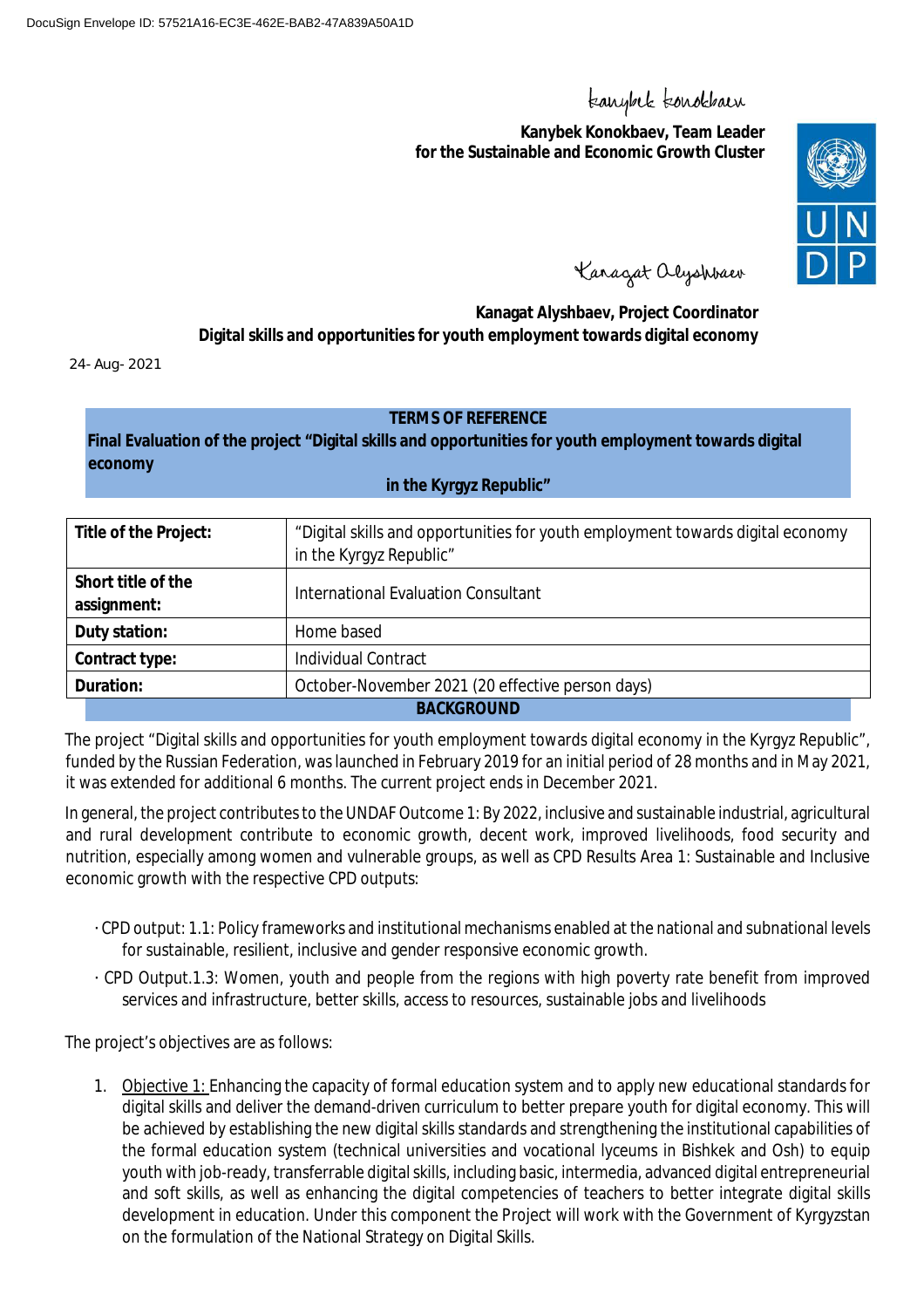2. Objective 2: Creating platform for innovative partnerships with private sector in support to initiatives that would accelerate the growth of digital jobs and business in the country. This will be achieved through partnership with private sector in establishing the first ever IT hub in Osh City that will provide the space for youth from Osh, Batken and Jalalabat provinces to gain IT skills and connect them to employment and business development opportunities in digital economy. IT hub will serve a catalyst for boosting the innovations, creating networks of digital start-ups, digital experts, including from the Russian Federation, private sector and financial institutions to ensure access to venturing or other forms of capital.

The **purpose** of the Project is to contribute to creating environment and ecosystems to enhance ICT employability skills of the youth for new employment and entrepreneurship opportunities, and thus reducing inequalities and fostering inclusive and sustainable economic growth and jobs creation in Kyrgyzstan. The core **approach** will be to create an enabling environment for youth to seize the employment and entrepreneurship opportunities offered by the growing digital economy. This will apply interventions aimed at the systemic changes in the system of the formal education, as well as boosting successful demonstration of the power of non-formal education to serve as accelerator for gradual changes in the entire ecosystems. The Project will be supporting relevant national policies, institutions and frameworks, upgrading education facilities to provide inclusive and effective learning environments, supporting supply of materials and enhanced teacher qualifications, facilitating best practice exchange and application of innovative instruments, and enabling equal access to education and vocational training for the vulnerable, especially for young women and girls, and persons with disabilities.

Coherent interventions suggested by the Project's design will be laying the ground to the following core objectives:

- 1) Enhancing the capacity of formal education system to apply new educational standards for digital skills and deliver the demand-driven curriculum to better prepare youth for digital economy;
- 2) Creating the space for innovative partnerships with private sector in support to initiatives that would accelerate the growth of digital jobs and digital business in the country;

To achieve these objectives, the Project will popularize and engage the socially and economically innovative ways of boosting digital technologies that may help marginalized young people, especially girls and young women in rural communities to increase their participation in the world economy, and eventually help them gain skills, confidence and opportunities to take more control over their future.

The main partners of the project are the Ministry of Education and Science of the Kyrgyz Republic and the Ministry of Digital Development of the Kyrgyz Republic.

In accordance with the Project Document and UNDP Evaluation Plan, the project has to undertake an independent evaluation by its end. The aim of the evaluation is to assess the progress and results achieved within the project's lifespan.

# **OBJECTIVE**

The objective of the evaluation is to assess achieved results under Project, sustainability of benefits and draw lessons that can contribute to the decision making regarding the further engagement of this issue.

The main purpose of this final evaluation is to assess the programmatic progress, performance of the project interventions from the point of view of relevance, effectiveness, impact, organizational efficiency, sustainability as well as analysis of lessons learnt highlighting areas where the project performed less effectively than anticipated. The findings of the evaluation will contribute to effective programming, refining the approaches, organizational learning and accountability.

**Key Evaluation questions and guiding principles.**

Final evaluation of Project will be conducted according to the guidance, rules and procedures established by UNDP as reflected in the UNDP Evaluation Guidelines<sup>1</sup>. The Evaluation will assess the Project according to standard evaluation criteria, as elaborated below, in line with the United Nations Evaluations Group norms and principles.

<sup>1</sup> http://web.undp.org/evaluation/guideline/documents/PDF/UNDP\_Evaluation\_Guidelines.pdf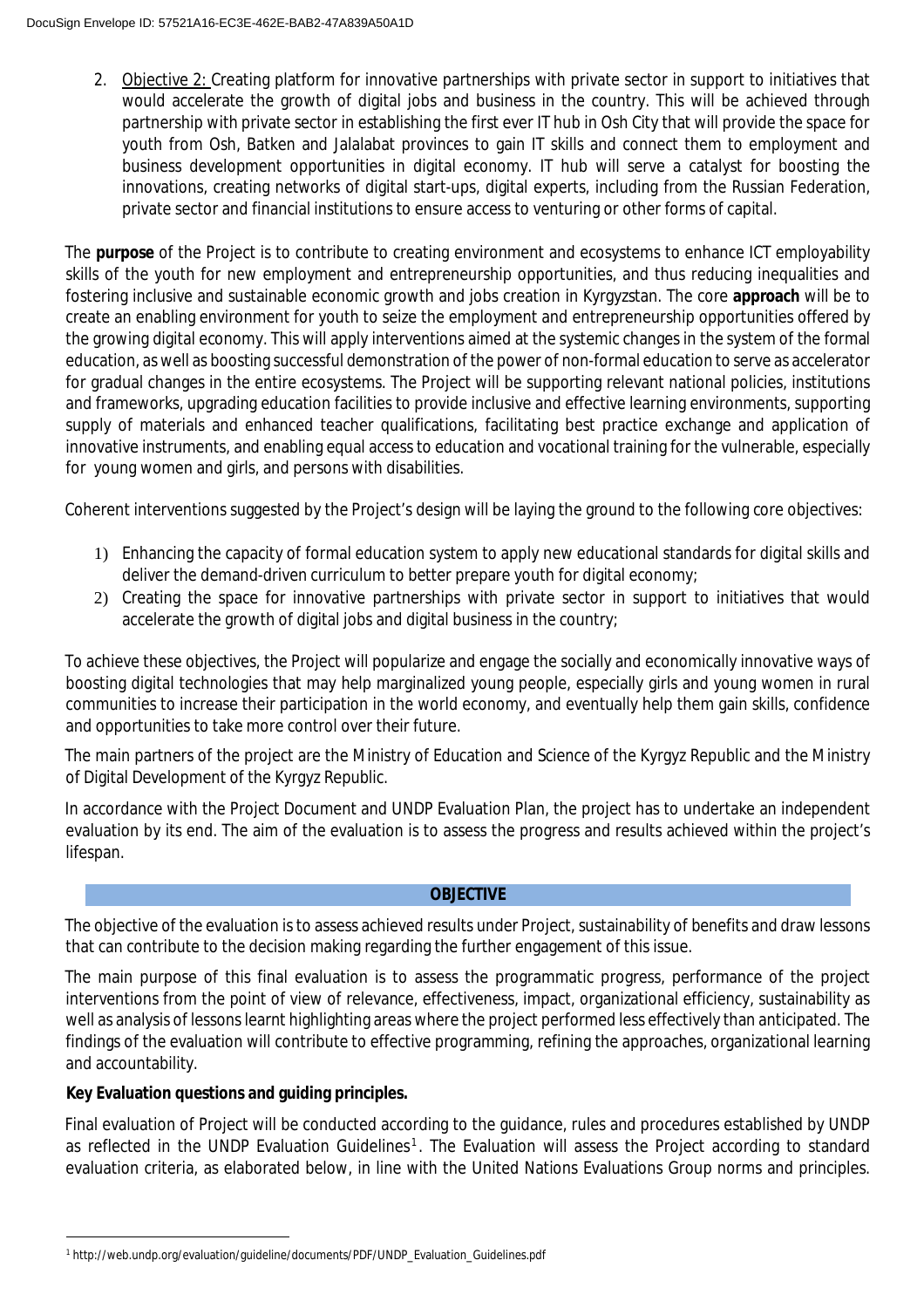However, the consultant in his methodology may propose new or different questions in close coordination and consultation with UNDP. The evaluation will address the following four main evaluation questions.

- 1. What did the UNDP Project intend to achieve during the period under review?
- 2. To what extent has the project achieved its intended objectives?
- 3. To what extent has UNDP project been able to adapt to the COVID-19 pandemic and support the country's response and recovery process?
- 4. What factors contributed to or hindered Project's performance to the sustainability of results?

To address above mentioned questions, a project Theory of change (ToC) approach will be used to better understand how project's interventions are expected to lead the sustainable finance management in CIS countries. Also, question 3 will help us examine UNDP's support to COVID-19 response at the Country level. In addition to the above questions, the evaluation is expected to produce answers surrounding the evaluation criterial of relevance, effectiveness, efficiency and sustainability and impact, national ownership and lessons learned. Below are guiding questions.

- Relevance
	- o Was the Project relevant in addressing key challenges of implementing digital skills, identified by the Project Document?
	- o Whether important gaps exist, or opportunities are being missed?
	- o Did the Project activities and strategies fit the objectives, i.e. is there internal coherence between what the Project is doing and what it is trying to achieve?
	- o To what extent were the Project interventions relevant to the needs and priorities of the target groups/beneficiaries?
	- o Did the Project's outcome is expected to produce the desired change?
- Effectiveness o To what extent did the Project achieve its intended objectives and contribute to the project's strategic vision?
	- o Assess the level to which Project implementation was flexible and adaptive to the context.
	- o To what extend did the Project mainstream a gender dimension and support gender responsive activities?
	- o How have stakeholders have been involved in the project's implementation?
- Efficiency  $\circ$  Assess whether the Project has utilized Project funding as per the agreed work plan to achieve the projected targets.
	- o Analyze the role of the Project board and how efficiently did the Project use the Project board.
	- o Assess the timeline and quality of the reporting followed by the Project.
	- o Analyze the performance of the M&E mechanism of the Project and the use of various M&E tools (any data available to the project etc.).
	- o Assess the qualitative and quantitative aspects of management and other inputs (such as equipment, monitoring and review and other technical assistance and budgetary inputs) provided by the project vis-à-vis achievement of outputs and targets.
	- o Identify factors and constraints, which have affected Project implementation including technical, managerial, organizational, institutional, and socio-economic policy issues in addition to other external factors unforeseen during the Project design (e.g. Covid-19 factor).
	- o How efficient was the overall staffing, planning and coordination within the project (including with stakeholders)?
	- o Have project funds and activities been delivered in a timely manner?
	- o How well did the project communicate on its implementation and results?
	- o Overall, did the project provide value for money? Have resources been used efficiently?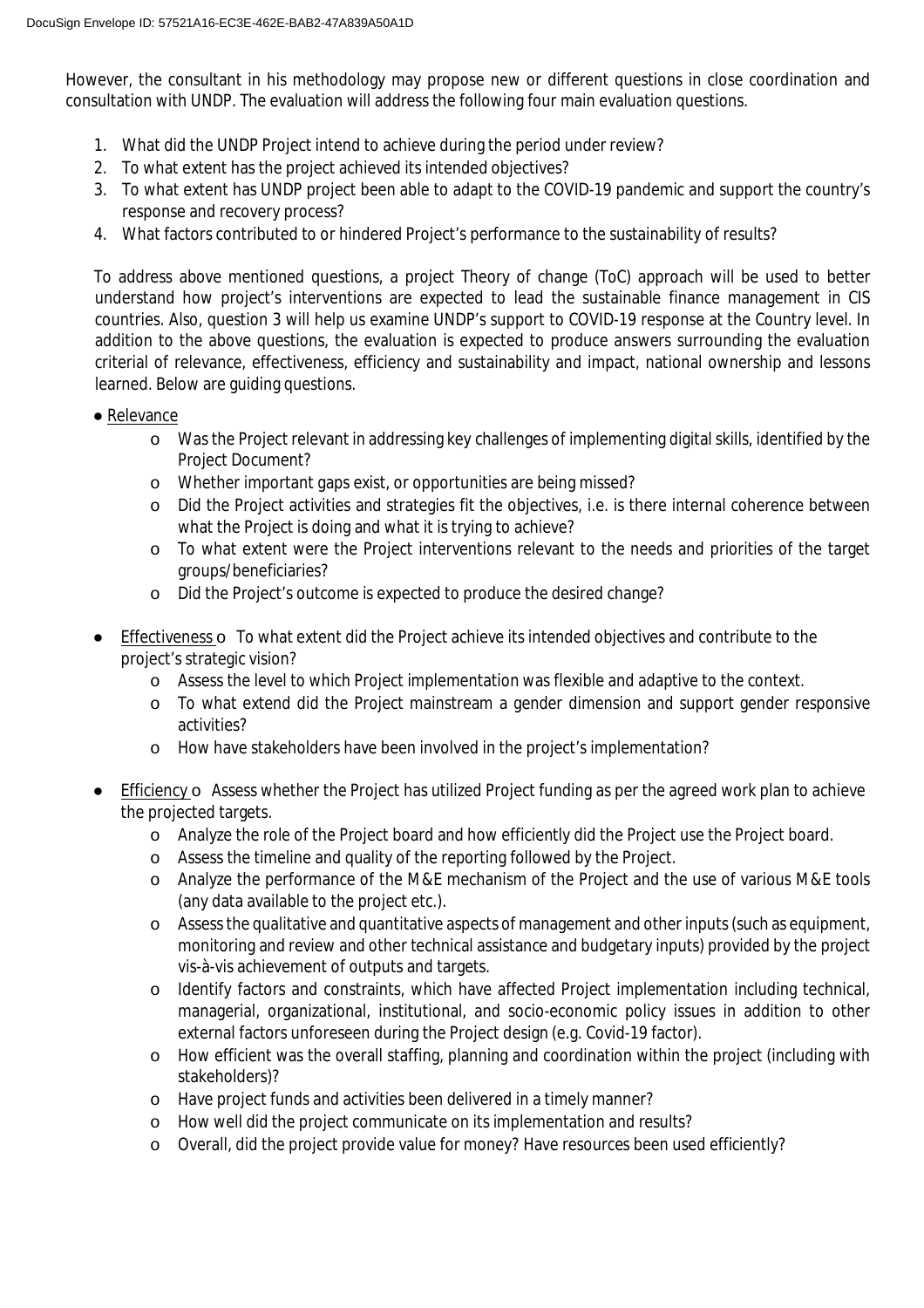- Sustainability and Impact
	- o Assess preliminary indications of the degree to which the Project results are likely to be sustainable beyond the Project's lifetime (both at the community and government level) and provide recommendations for strengthening sustainability.
	- o Did the intervention design include an appropriate sustainability and exit strategy?
	- o How strong is the commitment of the Government and other stakeholders to sustaining the results of Project's support and continuing initiatives?
	- o To what extent have national partners committed to providing continuing support (financial, staff, aspirational, etc.)?
- National ownership o Assess the degree of involvement of national partners and aligning to existing priorities of the local government in targeted areas.
	- o How has the project enhanced and contributed to the development of national capacity?
- Lessons learnt/ Conclusions
- o An analysis of the main lessons learnt in relation to the effectiveness of foreseen strategies to achieve the Project's objectives
- o An analysis of the main lessons learnt in relation to the effectiveness of implementation modalities

The review will cover the full period the project has been operational. And it is expected that the evaluator will develop and consecutively refine an evaluation matrix, which will relate to the above questions, the areas they refer to, the criteria for evaluating them, the indicators and the means for verification as a tool for the evaluation. The final evaluation matrix will be approved in the evaluation inception report.

Also, the project evaluation should cover the Human rights and Gender equality in line with the UNDP's Gender mainstreaming strategy and Gold Gender equality seal obtained in 2019. Gender disaggregated data will be collected, where available, and assessed against its project outcomes and awarded gender marker.

- · To what extent have gender equality and the empowerment of women been addressed in the programme strategic design, implementation and reporting? Are there key achievements?
- · In what way could UNDP enhance gender equality and human rights?
- · What barriers have been seen to the inclusion of vulnerable groups in project activities and what can be done to improve inclusion of these groups?

# **Evaluation Methodology**

The evaluation will be summative and will employ a participatory approach whereby discussions with and surveys of key stakeholders provide/ verify the substance of the findings. Proposals submitted by prospective consultants should outline a strong mixed method approach to data collection and analysis, clearly noting how various forms of evidence will be employed vis-à-vis each other to triangulate gathered information.

Proposals should be clear on the specific role each of the various methodological approaches plays in helping to address each of the evaluation questions. The methodologies for data collection may include but not necessarily be limited to:

· Data collection method. During this phase, the evaluation consultant will be engaged in data collection activities. Given the current travel limitations due to COVID some of the data collections and interviews will be undertaken virtually. The evaluation consultant will liaise with CO staff and management, key government stakeholders and other partners and beneficiaries during this stage.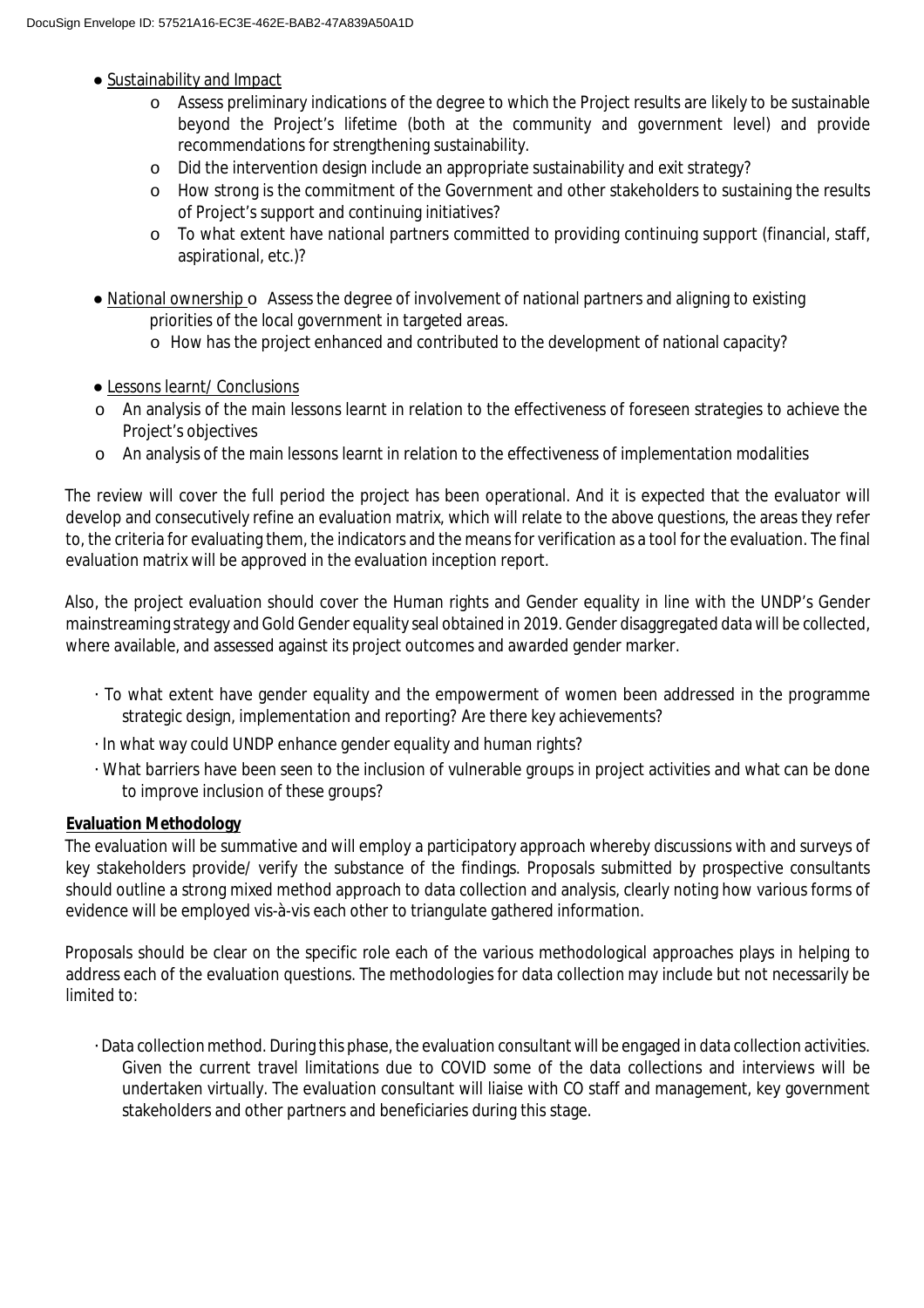- · Rigorous **desk review** of documentation supplied by UNDP team: Project documents, previous evaluations, project reports, key intervention reports and policies, etc. Where possible and relevant more detailed monitoring information will be analyzed, such as community monitoring data and activity reporting.<sup>2</sup>
- · Stakeholder engagement. A participatory and transparent process will be followed to engage with multiple project stakeholders. Key informant **interviews** as appropriate, with major stakeholders (Interviews will be conducted online). Stakeholders will be selected in close coordination with the Project and will at minimum include: - Government authorities with a key responsibility towards the project.
	- UNDP COs in Kyrgyzstan.
	- Implementing partners, such as companies, educational institutes, experts and consultants. Project beneficiaries.
	- Other stakeholders if relevant. ❖ *Desk research:*

Desk review of relevant documents such as project documents, progress reports, financial records, other relevant documents/reports, and secondary data or studies relating to the country context and situation.

❖ *Interviews & focus group discussions with stakeholders (to be conducted online):*

These interviews can take place on an individual basis or in groups, and have to cover all groups of partners, beneficiaries, implementing agencies, partners.

All meetings and conversations will be held only once the appropriate approvals have been obtained, for which UNDP will take primary responsibility. If approvals cannot be obtained on time, it is possible that some of these stakeholders

may not be interviewed. ❖ *Validation*

The review findings will be presented to UNDP to collect feedback on these main findings and serve as a validation exercise.

Products expected from the evaluation:

- 1) Inception report with finalized and agreed terms of reference, evaluation matrix, questionnaires and agreedmethodology of evaluation.
- 2) A comprehensive evaluation report with findings, recommendations, lessons learned.

The draft Report and Final Reports: The Report should be logically structured, contain evidence-based findings, conclusions, lessons learnt and recommendations, and should be free of information that is not relevant to the overall analysis. The Report should respond in detail to the key focus areas described above.

Presentation: For presenting and discussing the draft final report interactively, UNDP will facilitate a concluding workshop for the Project stakeholders

The evaluation will be independent. The evaluation will be a consultative, inclusive and participatory process. The evaluation will be managed by the Project coordinator, UNDP M&E officer and Team Leader of UNDP SEG program leader to oversee evaluation management and quality assure throughout the evaluation process.

UNDP will help facilitate contacts and set up meetings, and overall support the evaluation.

#### **Time Schedule**

The timeframe and responsibilities for the evaluation process are tentatively as follows:

| Tentative time schedule                              | Period (all tbc) |
|------------------------------------------------------|------------------|
| Inception report with agreed evaluation methodology, | 2 days           |
| questionnaires, and action plan                      |                  |

<sup>2</sup> This data will only be included in the desk research when it is in a format that is accessible and relatively easily digestible for the reviewer.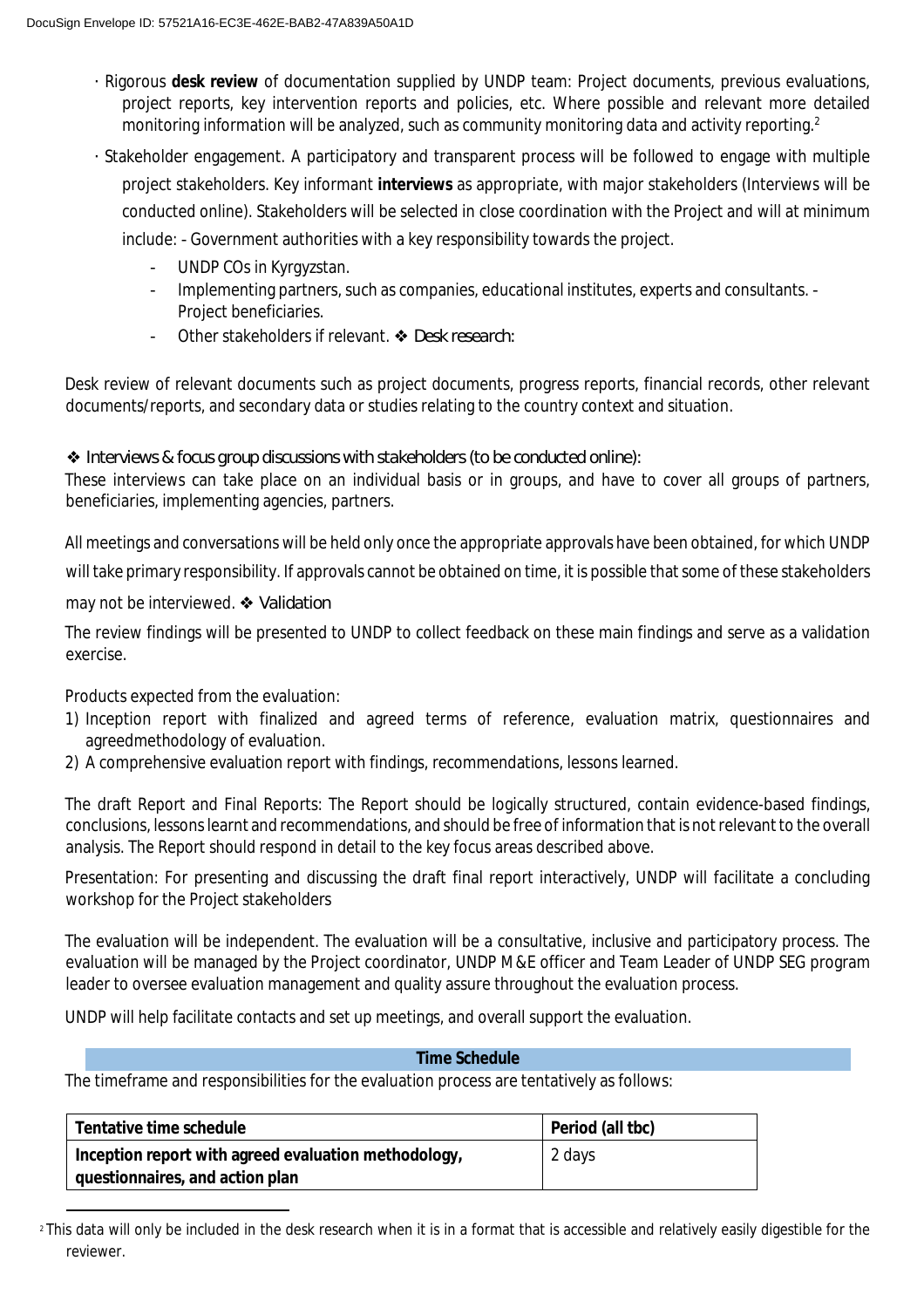| Initial desk research                                            | 2 days |
|------------------------------------------------------------------|--------|
| Interviews and\or group discussions                              | 5 days |
| Preliminary analysis and the provision of the first draft report | 4 days |
| Validation and the inception meeting with UNDP                   | 1 days |
| Submission of final report (with minimum two rounds of           | 4 days |
| comments)                                                        |        |
| Final discussion of the project with UNDP                        | 2 day  |
|                                                                  |        |
|                                                                  |        |
| <b>DELIVERABLES</b>                                              |        |
|                                                                  |        |

| <b>Deliverables</b> |                                                             | Due date                | Payment structure |
|---------------------|-------------------------------------------------------------|-------------------------|-------------------|
|                     | Provided Deliverable 1 (The first approved<br>draft report) | End of<br>October, 2021 | 50%               |
|                     | 2   Provided Deliverable 2 (The final approved<br>report)   | November<br>20th, 2021  | 50%               |

**Evaluation ethics.**

This evaluation will be conducted in accordance with the principles outlined in the UNEG 'Ethical Guidelines for Evaluation' which are available here: http://www.unevaluation.org/document/detail/102. The consultants must safeguard the rights and confidentiality of information providers, interviewees and stakeholders through measures to ensure compliance with legal and other relevant codes governing collection of data and reporting on data. The consultants must also ensure security of collected information before and after the evaluation and protocols to ensure anonymity and confidentiality of sources of information where that is expected. The information knowledge and data gathered in the evaluation process must also be solely used for the evaluation and not for other uses without the express authorization of UNDP and partners.

# **REPORTING REQUIREMENTS**

**Accountability and reporting:**

Under the leadership and guidance of UNDP M&E officer and Team Leader of Outcome 1 and under the direct supervision of the TL of the Outcome 1, the Consultant will fulfill the task within this ToR. The UNDP M&E Officer will provide overall strategic oversight and guidance for the entire process, and the coordination support will be assured by the CO respective team (Outcome 1 cluster). The Consultant will be certified against each deliverable by the SEG Team Leader, which will serve as a justification for payments.

All reports should be provided in English language, with the detailed description of the fulfilled tasks, according to the present Terms of Reference, and the direct contribution of the expert. Analytical documents, reports and notes developed by experts should be attached to the reports as annexes, which will serve as a justification for payment.

# **QUALIFICATION REQUIREMENTS**

- Minimum Master's degree in social science, or other areas, relevant to the subject of the assignment.
- At least of 5 years of professional experience in the field of education / digital economy / ICT/ in conducting evaluations / / digital economy related strategies and/or policies in programs and\or projects
- Strong knowledge of UNDP and its working approaches including partnership approaches with Government, civil society and community groups
- Fluency in English language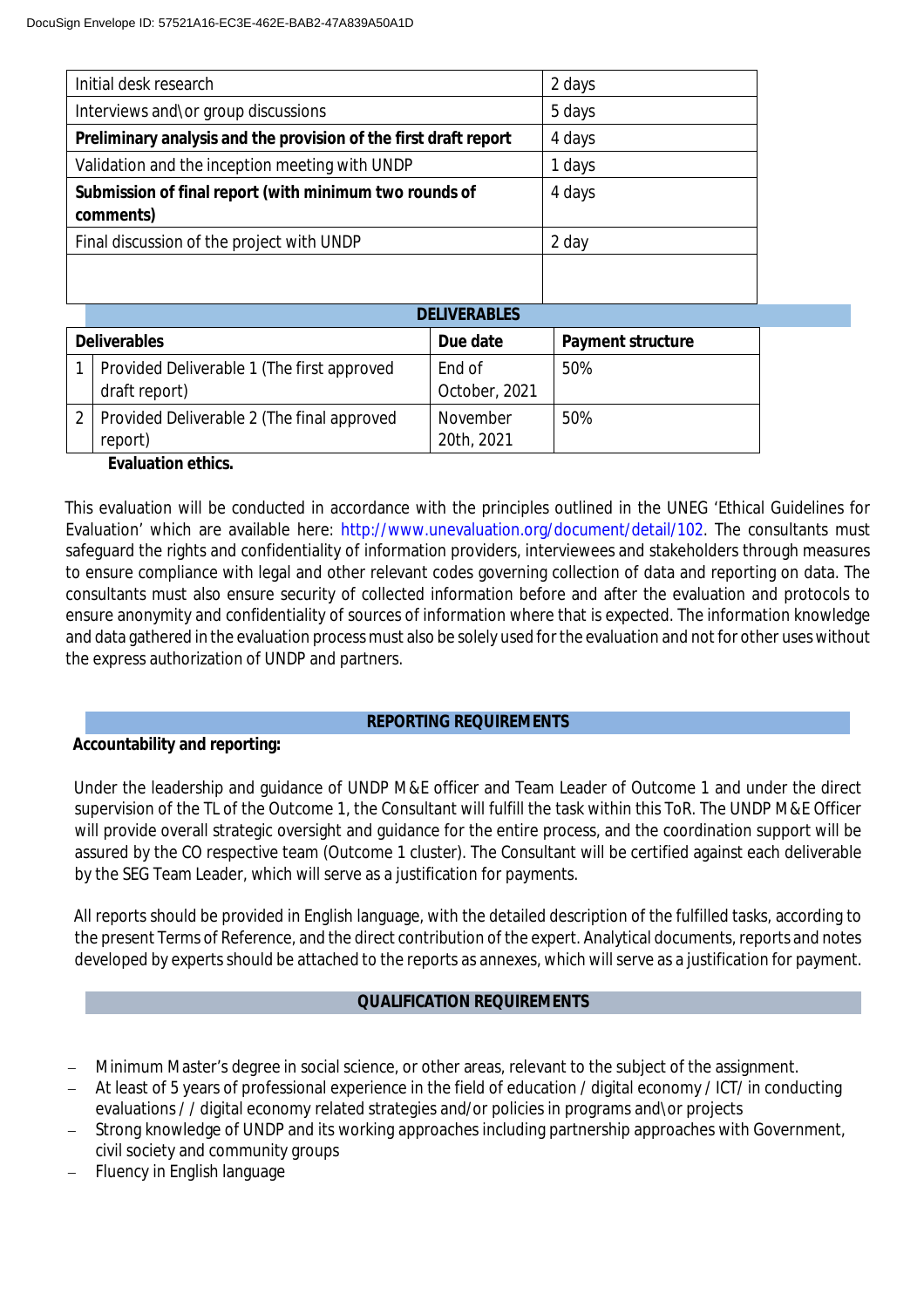#### **TRAVEL**

Travels are not foreseen. All tasks are implemented online.

#### **ADDITIONAL REQUIREMENTS FOR THE RECOMMENDED CONTRACTOR**

**Statement of Medical Fitness for Work.**

For an Individual Contractor who is of 65 years of age or older, and on an assignment requiring travel, be it for the purpose of arriving at the duty station or as an integral duty required under the TOR, a full medical examination and statement of fitness to work must be provided. However, this is not a requirement for individuals on RLA contracts

Where there is no UN office nor a UN Medical Doctor present in the location of the Individual Contractor prior to commencing the travel, either for repatriation or duty travel, the Individual Contractor may choose his/her own preferred physician to obtain the required medical clearance.

#### **Inoculations/Vaccinations**

Individual Consultants/Contractors are required to have vaccinations/inoculations when travelling to certain countries, as designated by the UN Medical Director. The cost of required vaccinations/inoculations, when foreseeable, must be included in the financial proposal. Any unforeseeable vaccination/inoculation cost will be reimbursed by UNDP.

#### **Security Clearance.**

The Consultant should undertake the BESAFE training. These requirements apply for all Consultants, attracted individually or through the Employer.

#### **SCOPE OF PRICE PROPOSAL AND SCHEDULE OF PAYMENTS**

**Contracts based on lump-sum**

The financial proposal shall specify a total lump sum and payment terms around specific and measurable (qualitative and quantitative) deliverables. Payments are based upon output, i.e. upon delivery of the services specified in the TOR. In order to assist the requesting unit in the comparison of financial proposals, the financial proposal will include a breakdown of this lump sum amount (including travel, per diems, and number of anticipated working days)..

**Preferred Currency of Offer**:

United State Dollars (USD)

#### **UNDP CONTRIBUTION**

- 1) Arranging meetings\interviews with counterparts and beneficiaries.
- 2) Project related documents such as Project Document, Annual Work Plans and/or Progress Reports. 3) Security charges are not applicable.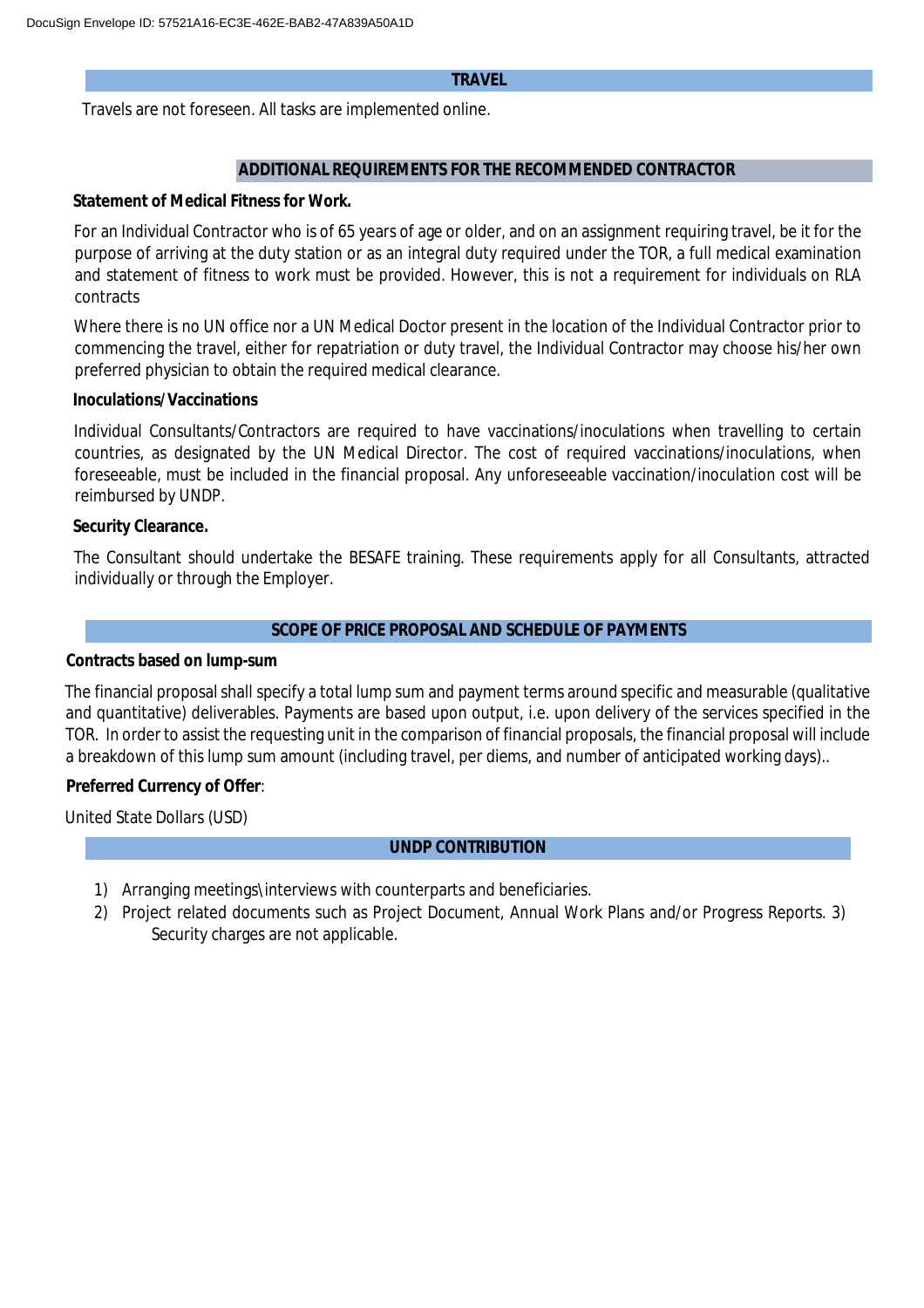# DocuSian

#### **Certificate Of Completion**

Envelope Id: 57521A16EC3E462EBAB247A839A50A1D Status: Completed Subject: Please DocuSign: TOR\_Final\_Evaluation\_DS.pdf Source Envelope: Document Pages: 7 Signatures: 2 Signatures: 2 Envelope Originator: Certificate Pages: 2 **Initials: 0** Asel Amanova **Certificate Pages: 2** Asel Amanova AutoNav: Enabled EnvelopeId Stamping: Enabled Time Zone: (UTC-08:00) Pacific Time (US & Canada)

#### **Record Tracking**

Status: Original 8/23/2021 11:53:10 PM

kanagat.alyshbaev@undp.org Digital Skills Project Coordinator United Nations Development Program Security Level: Email, Account Authentication

Kanagat Alyshbaev

(None)

**Signer Events Signature Construction Construction Construction Construction Construction Construction Construction Construction Construction Construction Construction Construction Construction Construction Constructio** 

Holder: Asel Amanova

Karagat alyshbaev

Signature Adoption: Pre-selected Style Using IP Address: 176.53.12.41

Signature Adoption: Pre-selected Style Using IP Address: 158.181.220.152

Signed using mobile

teanybel teanokbaen

asel.amanova@undp.org

**Electronic Record and Signature Disclosure:**  Not Offered via DocuSign

Kanybek Konokbaev kanybek.konokbaev@undp.org 12/29/2020 UNDP Kyrgyzstan Security Level: Email, Account Authentication (None)

**Electronic Record and Signature Disclosure:**  Not Offered via DocuSign

**In Person Signer Events Signature Signature Timestamp Editor Delivery Events Status Status Timestamp Agent Delivery Events Status Timestamp Intermediary Delivery Events Status Timestamp Certified Delivery Events Status Certified Delivery Events Status Timestamp Carbon Copy Events Status Carbon Copy Events Timestamp Witness Events Signature Constructed Events Timestamp Notary Events Signature Timestamp Envelope Summary Events Status Timestamps** Envelope Sent Hashed/Encrypted 8/23/2021 11:54:39 PM Certified Delivered Security Checked 8/24/2021 12:20:14 AM Signing Complete Security Checked Security Checked 8/24/2021 12:20:32 AM

One United Nations Plaza New York, NY 10017 asel.amanova@undp.org IP Address: 212.112.122.111

#### Location: DocuSign

Sent: 8/23/2021 11:54:39 PM Resent: 8/24/2021 8:50:29 PM Viewed: 8/24/2021 11:14:25 PM Signed: 8/24/2021 11:14:30 PM

Sent: 8/23/2021 11:54:39 PM Viewed: 8/24/2021 12:20:14 AM Signed: 8/24/2021 12:20:32 AM